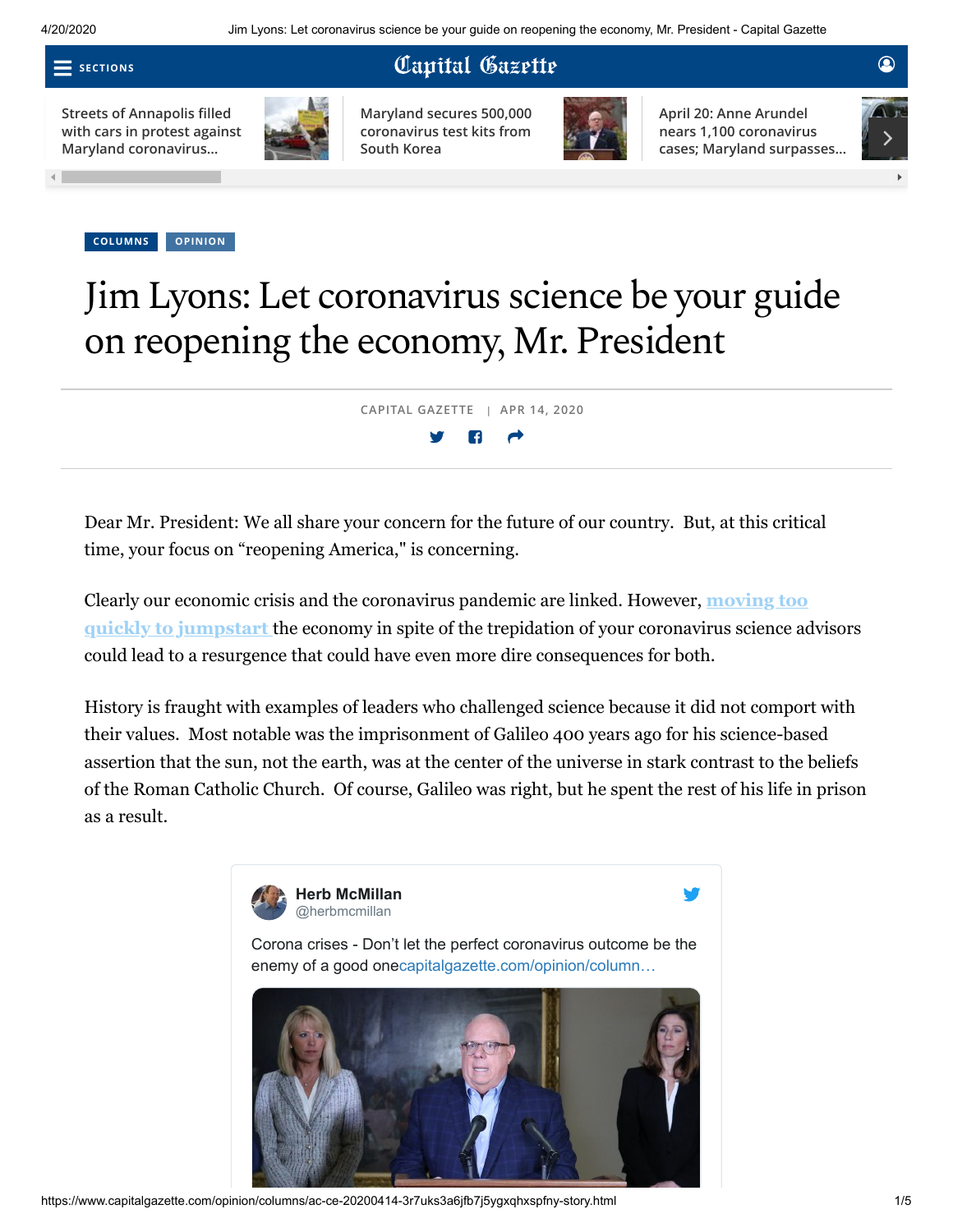4/20/2020 Jim Lyons: Let coronavirus science be your quide on reopening the economy, Mr. President - Capital Gazette



Science can help to validate our beliefs or challenge our values. But it is an essential foundation for creating sound policy. Science has led to American leadership in manufacturing, communications, and space exploration. Science has helped the United States' become the world's greatest military power. And STEM education – which starts with "Science" – will help produce our next generation of leaders.

I'm sure that nearly every American would like to see the country reopen. The shutdown is taking its toll. But, so is the disease.

The United States has far surpassed the rest of the world in Covid-19 cases. The United States is now reporting more deaths than any other country in the world. And in Queens, New York, the place you grew up, people have been particularly hard hit.

These are Americans who most need to get back to work to get a paycheck to put food on their tables and pay their rent. You were a landlord, so you appreciate when the rent isn't paid. I'm sure you share the concern of many of us that the coronavirus hits hardest those Americans who can least afford it.

As one of your science-advisors, Dr. Fauci acknowledged: "There is a discussion and a delicate balance about what's the overall impact of shutting everything down completely for an indefinite period of time." You demonstrated prudence and patience in listening to your advisors and rethinking your first idea to reopen the economy by Easter. Thank you.

But you seem anxious about further delay and recently said that the country would open: "Very soon. Sooner than expected."

Now the media is attacking your science advisors. Rush Limbaugh accused Dr. Faucci of being a "Hillary Clinton sympathizer" and plotting to ruin your reelection chances. And, Tucker Carlson, who has been concerned about the virus, accused Fauci of "getting it wrong on the coronavirus," claiming that his reliance on medical models overestimated the scale of the crisis. As you know, Mr. President, the numbers don't lie. Leading in Covid-19 cases and deaths is not a winning formula for you or the nation.